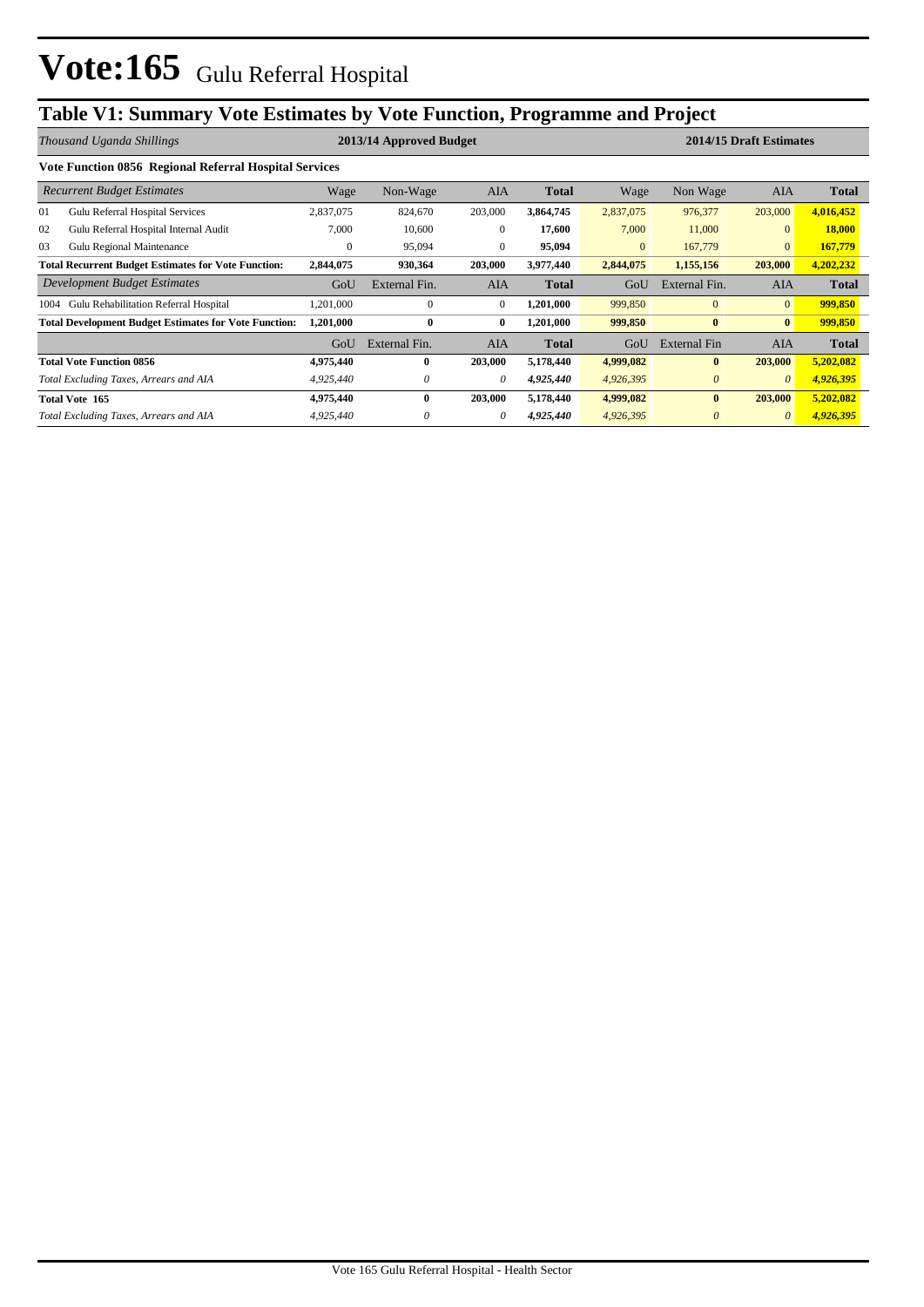# **Table V2: Summary Vote Estimates by Item**

| Thousand Uganda Shillings                                 | 2013/14 Approved Budget |                   |                  |           | 2014/15 Draft Estimates |                       |                       |               |  |
|-----------------------------------------------------------|-------------------------|-------------------|------------------|-----------|-------------------------|-----------------------|-----------------------|---------------|--|
|                                                           |                         | GoU External Fin. | AIA              | Total     |                         | GoU External Fin.     | AIA                   | <b>Total</b>  |  |
| <b>Employees, Goods and Services (Outputs Provided)</b>   | 3,774,440               | 0                 | 203,000          | 3,977,440 | 3,926,546               | $\boldsymbol{\theta}$ | 203,000               | 4,129,546     |  |
| 211101 General Staff Salaries                             | 2,844,075               | $\mathbf{0}$      | $\boldsymbol{0}$ | 2,844,075 | 2,844,075               | $\mathbf{0}$          | $\mathbf{0}$          | 2,844,075     |  |
| 211103 Allowances                                         | 30,882                  | $\boldsymbol{0}$  | 98,500           | 129,382   | 48,882                  | $\mathbf{0}$          | 98,500                | 147,382       |  |
| 213001 Medical expenses (To employees)                    | 5,000                   | $\mathbf{0}$      | $\boldsymbol{0}$ | 5,000     | 6,000                   | $\mathbf{0}$          | $\mathbf{0}$          | 6,000         |  |
| 213002 Incapacity, death benefits and funeral expenses    | $\mathbf{0}$            | $\mathbf{0}$      |                  | 0         | 2,400                   | $\bf{0}$              | $\mathbf{0}$          | 2,400         |  |
| 221001 Advertising and Public Relations                   | 6,000                   | $\mathbf{0}$      | $\boldsymbol{0}$ | 6,000     | 6,000                   | $\mathbf{0}$          | $\mathbf{0}$          | 6,000         |  |
| 221002 Workshops and Seminars                             | 15,700                  | $\mathbf{0}$      | $\boldsymbol{0}$ | 15,700    | 15,900                  | $\mathbf{0}$          | $\mathbf{0}$          | 15,900        |  |
| 221003 Staff Training                                     | 25,500                  | $\mathbf{0}$      | $\boldsymbol{0}$ | 25,500    | 22,500                  | $\mathbf{0}$          | $\mathbf{0}$          | 22,500        |  |
| 221007 Books, Periodicals & Newspapers                    | 3,560                   | $\mathbf{0}$      | $\boldsymbol{0}$ | 3,560     | 3,060                   | $\bf{0}$              | $\mathbf{0}$          | 3,060         |  |
| 221008 Computer supplies and Information Technology (IT)  | 10,398                  | $\boldsymbol{0}$  | $\boldsymbol{0}$ | 10,398    | 9,596                   | $\bf{0}$              | $\overline{0}$        | 9,596         |  |
| 221009 Welfare and Entertainment                          | 8,000                   | $\mathbf{0}$      | 6,000            | 14,000    | 8,000                   | $\mathbf{0}$          | 12,000                | 20,000        |  |
| 221010 Special Meals and Drinks                           | 30,460                  | $\boldsymbol{0}$  | 6,420            | 36,880    | 25,640                  | $\mathbf{0}$          | 6,420                 | 32,060        |  |
| 221011 Printing, Stationery, Photocopying and Binding     | 29,250                  | $\mathbf{0}$      | 20,000           | 49,250    | 33,750                  | $\mathbf{0}$          | 14,000                | 47,750        |  |
| 221012 Small Office Equipment                             | 1,780                   | $\mathbf{0}$      | $\boldsymbol{0}$ | 1,780     | 2,080                   | $\bf{0}$              | $\mathbf{0}$          | 2,080         |  |
| 221014 Bank Charges and other Bank related costs          | 5,230                   | $\mathbf{0}$      | $\boldsymbol{0}$ | 5,230     | 6,230                   | $\bf{0}$              | $\mathbf{0}$          | 6,230         |  |
| 221017 Subscriptions                                      | 3,540                   | $\mathbf{0}$      | $\boldsymbol{0}$ | 3,540     | 4,540                   | $\mathbf{0}$          | $\mathbf{0}$          | 4,540         |  |
| 222001 Telecommunications                                 | 12,800                  | $\mathbf{0}$      | $\boldsymbol{0}$ | 12,800    | 12,436                  | $\mathbf{0}$          | $\mathbf{0}$          | 12,436        |  |
| 222002 Postage and Courier                                | $\mathbf{0}$            | $\boldsymbol{0}$  |                  | $\bf{0}$  | 266                     | $\mathbf{0}$          | $\mathbf{0}$          | 266           |  |
| 223001 Property Expenses                                  | 78,000                  | $\boldsymbol{0}$  | $\boldsymbol{0}$ | 78,000    | 95,000                  | $\bf{0}$              | $\mathbf{0}$          | 95,000        |  |
| 223003 Rent – (Produced Assets) to private entities       | 12,000                  | $\boldsymbol{0}$  | $\boldsymbol{0}$ | 12,000    | 6,100                   | $\bf{0}$              | $\mathbf{0}$          | 6,100         |  |
| 223005 Electricity                                        | 90,000                  | $\boldsymbol{0}$  | $\boldsymbol{0}$ | 90,000    | 17,000                  | $\bf{0}$              | $\mathbf{0}$          | 17,000        |  |
| 223006 Water                                              | 241,000                 | $\boldsymbol{0}$  | $\boldsymbol{0}$ | 241,000   | 318,400                 | $\mathbf{0}$          | $\overline{0}$        | 318,400       |  |
| 223007 Other Utilities- (fuel, gas, firewood, charcoal)   | 5,000                   | $\mathbf{0}$      | 2,000            | 7,000     | 16,000                  | $\mathbf{0}$          | 2,000                 | <b>18,000</b> |  |
| 223901 Rent – (Produced Assets) to other govt. units      | $\mathbf{0}$            | $\boldsymbol{0}$  |                  | 0         | 6,000                   | $\mathbf{0}$          | $\overline{0}$        | 6,000         |  |
| 224001 Medical and Agricultural supplies                  | $\Omega$                | $\mathbf{0}$      | 60,000           | 60,000    | $\mathbf{0}$            | $\mathbf{0}$          | 65,000                | 65,000        |  |
| 224002 General Supply of Goods and Services               | 48,106                  | $\mathbf{0}$      | 10,080           | 58,186    | $\mathbf{0}$            | $\mathbf{0}$          |                       | $\bf{0}$      |  |
| 224004 Cleaning and Sanitation                            | $\mathbf{0}$            | $\boldsymbol{0}$  |                  | $\bf{0}$  | 94,106                  | $\mathbf{0}$          | 3,000                 | 97,106        |  |
| 225001 Consultancy Services- Short term                   | 5,000                   | $\mathbf{0}$      | $\boldsymbol{0}$ | 5,000     | 3,500                   | $\bf{0}$              | 2,080                 | 5,580         |  |
| 227001 Travel inland                                      | 69,800                  | $\boldsymbol{0}$  | $\boldsymbol{0}$ | 69,800    | 73,400                  | $\bf{0}$              | $\mathbf{0}$          | 73,400        |  |
| 227002 Travel abroad                                      | $\theta$                | $\boldsymbol{0}$  |                  | $\bf{0}$  | 17,400                  | $\overline{0}$        | $\mathbf{0}$          | 17,400        |  |
| 227004 Fuel, Lubricants and Oils                          | 83,136                  | $\boldsymbol{0}$  | $\boldsymbol{0}$ | 83,136    | 64,236                  | $\mathbf{0}$          | $\mathbf{0}$          | 64,236        |  |
| 228001 Maintenance - Civil                                | 30,868                  | $\mathbf{0}$      | $\boldsymbol{0}$ | 30,868    | 61,658                  | $\overline{0}$        | $\mathbf{0}$          | 61,658        |  |
| 228002 Maintenance - Vehicles                             | 30,860                  | $\boldsymbol{0}$  | $\boldsymbol{0}$ | 30,860    | 38,360                  | $\bf{0}$              | $\mathbf{0}$          | 38,360        |  |
| 228003 Maintenance - Machinery, Equipment & Furniture     | 42,494                  | $\mathbf{0}$      | $\boldsymbol{0}$ | 42,494    | 55,790                  | $\mathbf{0}$          | $\mathbf{0}$          | 55,790        |  |
| 228004 Maintenance – Other                                | $\boldsymbol{0}$        | $\boldsymbol{0}$  |                  | 0         | 8,241                   | $\mathbf{0}$          | $\mathbf{0}$          | 8,241         |  |
| 273102 Incapacity, death benefits and funeral expenses    | 6,000                   | $\boldsymbol{0}$  | $\boldsymbol{0}$ | 6,000     | $\mathbf{0}$            | $\boldsymbol{0}$      |                       | $\bf{0}$      |  |
| <b>Investment</b> (Capital Purchases)                     | 1,201,000               | 0                 | $\theta$         | 1,201,000 | 999,850                 | $\boldsymbol{\theta}$ | $\boldsymbol{\theta}$ | 999.850       |  |
| 231001 Non Residential buildings (Depreciation)           | 475,000                 | $\boldsymbol{0}$  | $\boldsymbol{0}$ | 475,000   | 40,000                  | $\boldsymbol{0}$      | $\boldsymbol{0}$      | 40,000        |  |
| 231002 Residential buildings (Depreciation)               | 556,000                 | $\boldsymbol{0}$  | $\boldsymbol{0}$ | 556,000   | 869,850                 | $\bf{0}$              | $\mathbf{0}$          | 869,850       |  |
| 231005 Machinery and equipment                            | 120,000                 | $\boldsymbol{0}$  | $\boldsymbol{0}$ | 120,000   | $\boldsymbol{0}$        | $\mathbf{0}$          |                       | $\bf{0}$      |  |
| 281503 Engineering and Design Studies & Plans for capital | $\boldsymbol{0}$        | $\boldsymbol{0}$  |                  | 0         | 50,000                  | $\mathbf{0}$          | $\boldsymbol{0}$      | 50,000        |  |
| 281504 Monitoring, Supervision & Appraisal of capital wor | $\mathbf{0}$            | $\boldsymbol{0}$  |                  | 0         | 40,000                  | $\mathbf{0}$          | $\mathbf{0}$          | 40,000        |  |
| 312206 Gross Tax                                          | 50,000                  | $\boldsymbol{0}$  | $\boldsymbol{0}$ | 50,000    | $\mathbf{0}$            | $\boldsymbol{0}$      |                       | $\mathbf{0}$  |  |
| <b>Arrears</b>                                            | 0                       | $\pmb{\theta}$    |                  | 0         | 72,686                  | $\boldsymbol{\theta}$ | $\boldsymbol{\theta}$ | 72,686        |  |
| 321614 Electricity arrears (Budgeting)                    | $\boldsymbol{0}$        | $\boldsymbol{0}$  |                  | 0         | 72,686                  | $\bf{0}$              | $\bf{0}$              | 72,686        |  |
| <b>Grand Total Vote 165</b>                               | 4,975,440               | $\pmb{0}$         | 203,000          | 5,178,440 | 4,999,082               | $\pmb{0}$             | 203,000               | 5,202,082     |  |
| Total Excluding Taxes, Arrears and AIA                    | 4,925,440               | $\theta$          | 0                | 4,925,440 | 4,926,395               | $\boldsymbol{\theta}$ | $\boldsymbol{\theta}$ | 4,926,395     |  |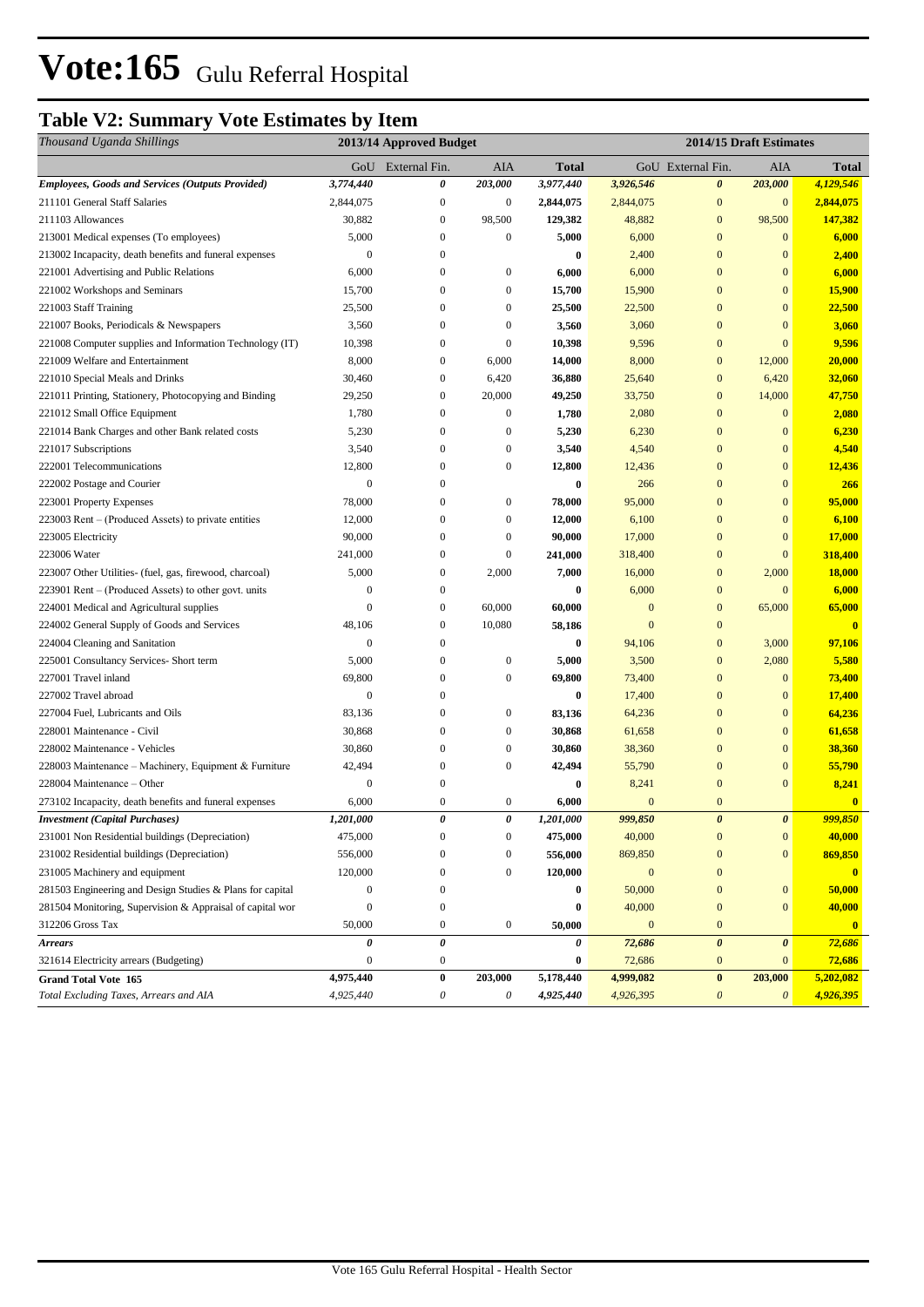# **Vote:165** Gulu Referral Hospital

# **Table V3: Detailed Estimates by Vote Function, Cost Centre, Output and Item**

## *Vote Function 0856 Regional Referral Hospital Services*

#### *Recurrent Budget Estimates*

## **Programme 01 Gulu Referral Hospital Services**

| Thousand Uganda Shillings                                            | 2013/14 Approved Budget |                  |                  |              | 2014/15 Draft Estimates |                  |                  |                         |  |
|----------------------------------------------------------------------|-------------------------|------------------|------------------|--------------|-------------------------|------------------|------------------|-------------------------|--|
| <b>Outputs Provided</b>                                              | Wage                    | Non-Wage         | AIA              | <b>Total</b> | Wage                    | Non Wage         | AIA              | <b>Total</b>            |  |
| Output:085601 Inpatient services                                     |                         |                  |                  |              |                         |                  |                  |                         |  |
| 211101 General Staff Salaries                                        | 2,837,075               | $\boldsymbol{0}$ | $\boldsymbol{0}$ | 2,837,075    | 2,837,075               | $\mathbf{0}$     | $\mathbf{0}$     | 2,837,075               |  |
| 211103 Allowances                                                    | $\boldsymbol{0}$        | 6,882            | 73,500           | 80,382       | $\mathbf{0}$            | 12,882           | 73,500           | 86,382                  |  |
| 213001 Medical expenses (To employees)                               | $\boldsymbol{0}$        | $\boldsymbol{0}$ | $\boldsymbol{0}$ | $\bf{0}$     | $\mathbf{0}$            | 1,000            | $\mathbf{0}$     | 1,000                   |  |
| 213002 Incapacity, death benefits and funeral e                      | $\boldsymbol{0}$        | $\boldsymbol{0}$ | $\boldsymbol{0}$ | $\bf{0}$     | $\mathbf{0}$            | 2,400            | $\bf{0}$         | 2,400                   |  |
| 221002 Workshops and Seminars                                        | $\boldsymbol{0}$        | 500              | $\boldsymbol{0}$ | 500          | $\mathbf{0}$            | 1,000            | $\bf{0}$         | 1,000                   |  |
| 221003 Staff Training                                                | $\boldsymbol{0}$        | 1,500            | $\boldsymbol{0}$ | 1,500        | $\mathbf{0}$            | 1,500            | $\mathbf{0}$     | 1,500                   |  |
| 221007 Books, Periodicals & Newspapers                               | $\boldsymbol{0}$        | 110              | $\boldsymbol{0}$ | 110          | $\mathbf{0}$            | 110              | $\bf{0}$         | <b>110</b>              |  |
| 221008 Computer supplies and Information Tec                         | $\boldsymbol{0}$        | 3,000            | $\boldsymbol{0}$ | 3,000        | $\mathbf{0}$            | 5,000            | $\overline{0}$   | 5,000                   |  |
| 221009 Welfare and Entertainment                                     | $\boldsymbol{0}$        | 4,000            | 6,000            | 10,000       | $\mathbf{0}$            | 4,000            | 12,000           | 16,000                  |  |
| 221010 Special Meals and Drinks                                      | $\boldsymbol{0}$        | 30,460           | 6,420            | 36,880       | $\mathbf{0}$            | 25,640           | 6,420            | 32,060                  |  |
| 221011 Printing, Stationery, Photocopying and                        | $\boldsymbol{0}$        | 8,500            | 12,000           | 20,500       | $\mathbf{0}$            | 6,500            | 6,000            | 12,500                  |  |
| 221012 Small Office Equipment                                        | $\boldsymbol{0}$        | 600              | $\boldsymbol{0}$ | 600          | $\mathbf{0}$            | 600              | $\mathbf{0}$     | 600                     |  |
| 221014 Bank Charges and other Bank related c                         | $\boldsymbol{0}$        | 800              | $\boldsymbol{0}$ | 800          | $\mathbf{0}$            | 800              | $\overline{0}$   | 800                     |  |
| 221017 Subscriptions                                                 | $\boldsymbol{0}$        | 500              | $\boldsymbol{0}$ | 500          | $\mathbf{0}$            | 1,500            | $\bf{0}$         | 1,500                   |  |
| 222001 Telecommunications                                            | $\boldsymbol{0}$        | 2,000            | $\boldsymbol{0}$ | 2,000        | $\mathbf{0}$            | 2,000            | $\bf{0}$         | 2,000                   |  |
| 223001 Property Expenses                                             | $\boldsymbol{0}$        | 25,000           | $\boldsymbol{0}$ | 25,000       | $\mathbf{0}$            | 14,000           | $\overline{0}$   | 14,000                  |  |
| 223003 Rent – (Produced Assets) to private enti                      | $\boldsymbol{0}$        | 6,000            | $\boldsymbol{0}$ | 6,000        | $\mathbf{0}$            | 100              | $\overline{0}$   | <b>100</b>              |  |
| 223005 Electricity                                                   | $\boldsymbol{0}$        | 32,500           | $\boldsymbol{0}$ | 32,500       | $\mathbf{0}$            | $\mathbf{0}$     | $\overline{0}$   | $\overline{\mathbf{0}}$ |  |
| 223006 Water                                                         | $\boldsymbol{0}$        | 59,400           | $\boldsymbol{0}$ | 59,400       | $\mathbf{0}$            | 91,900           | $\bf{0}$         | 91,900                  |  |
| 223007 Other Utilities- (fuel, gas, firewood, cha                    | $\boldsymbol{0}$        | $\boldsymbol{0}$ | $\boldsymbol{0}$ | $\bf{0}$     | $\mathbf{0}$            | 3,000            | $\overline{0}$   | 3,000                   |  |
| 223901 Rent – (Produced Assets) to other govt.                       | $\boldsymbol{0}$        | $\boldsymbol{0}$ | $\boldsymbol{0}$ | $\bf{0}$     | $\mathbf{0}$            | 6,000            | $\overline{0}$   | 6,000                   |  |
| 224001 Medical and Agricultural supplies                             | $\boldsymbol{0}$        | $\boldsymbol{0}$ | 45,000           | 45,000       | $\mathbf{0}$            | $\mathbf{0}$     | 50,000           | 50,000                  |  |
| 224002 General Supply of Goods and Services                          | $\boldsymbol{0}$        | 16,618           | 7,080            | 23,698       | $\mathbf{0}$            | $\overline{0}$   | $\mathbf{0}$     | $\overline{\mathbf{0}}$ |  |
| 224004 Cleaning and Sanitation                                       | $\boldsymbol{0}$        | $\boldsymbol{0}$ | $\boldsymbol{0}$ | $\bf{0}$     | $\mathbf{0}$            | 31,618           | $\mathbf{0}$     | 31,618                  |  |
| 225001 Consultancy Services- Short term                              | $\boldsymbol{0}$        | 1,500            | $\boldsymbol{0}$ | 1,500        | $\mathbf{0}$            | $\mathbf{0}$     | 2,080            | 2,080                   |  |
| 227001 Travel inland                                                 | $\boldsymbol{0}$        | 18,600           | $\boldsymbol{0}$ | 18,600       | $\mathbf{0}$            | 18,600           | $\mathbf{0}$     | 18,600                  |  |
| 227004 Fuel, Lubricants and Oils                                     | $\boldsymbol{0}$        | 24,300           | $\boldsymbol{0}$ | 24,300       | $\mathbf{0}$            | 12,400           | $\bf{0}$         | 12,400                  |  |
| 228001 Maintenance - Civil                                           | $\boldsymbol{0}$        | 6,844            | $\boldsymbol{0}$ | 6,844        | $\mathbf{0}$            | 13,844           | $\bf{0}$         | 13,844                  |  |
| 228002 Maintenance - Vehicles                                        | $\boldsymbol{0}$        | 12,700           | $\boldsymbol{0}$ | 12,700       | $\mathbf{0}$            | 12,700           | $\mathbf{0}$     | 12,700                  |  |
| 228003 Maintenance - Machinery, Equipment                            | $\boldsymbol{0}$        | 3,500            | $\boldsymbol{0}$ | 3,500        | $\mathbf{0}$            | $\boldsymbol{0}$ | $\overline{0}$   | $\mathbf{0}$            |  |
| 228004 Maintenance – Other                                           | $\boldsymbol{0}$        | $\boldsymbol{0}$ | $\boldsymbol{0}$ | $\bf{0}$     | $\mathbf{0}$            | 5,741            | $\overline{0}$   | 5,741                   |  |
| 273102 Incapacity, death benefits and funeral e                      | $\boldsymbol{0}$        | 6,000            | $\boldsymbol{0}$ | 6,000        | $\mathbf{0}$            | $\mathbf{0}$     | $\mathbf{0}$     | $\overline{\mathbf{0}}$ |  |
| Total Cost of Output 085601:                                         | 2,837,075               | 271,814          | 150,000          | 3,258,889    | 2,837,075               | 274,835          | 150,000          | 3,261,910               |  |
| <i><b>Output:085602 Outpatient services</b></i><br>211103 Allowances | $\boldsymbol{0}$        | 7,850            | 25,000           | 32,850       | $\boldsymbol{0}$        | 7,850            | 25,000           | 32,850                  |  |
| 213001 Medical expenses (To employees)                               | $\boldsymbol{0}$        | 5,000            | $\boldsymbol{0}$ | 5,000        | $\boldsymbol{0}$        | 5,000            | $\mathbf{0}$     | 5,000                   |  |
| 221003 Staff Training                                                | $\boldsymbol{0}$        | 2,500            | $\boldsymbol{0}$ | 2,500        | $\boldsymbol{0}$        | 2,500            | $\boldsymbol{0}$ | 2,500                   |  |
| 221007 Books, Periodicals & Newspapers                               | $\boldsymbol{0}$        | 800              | $\boldsymbol{0}$ | 800          | $\boldsymbol{0}$        | 800              | $\boldsymbol{0}$ | 800                     |  |
| 221008 Computer supplies and Information Tec                         | $\boldsymbol{0}$        | 3,800            | $\boldsymbol{0}$ | 3,800        | $\boldsymbol{0}$        | 1,000            | $\boldsymbol{0}$ | 1,000                   |  |
| 221009 Welfare and Entertainment                                     | $\boldsymbol{0}$        | 4,000            | $\boldsymbol{0}$ | 4,000        | $\boldsymbol{0}$        | 4,000            | $\mathbf{0}$     | 4,000                   |  |
| 221011 Printing, Stationery, Photocopying and                        | $\boldsymbol{0}$        | 7,500            | 8,000            | 15,500       | $\boldsymbol{0}$        | 7,500            | 8,000            | 15,500                  |  |
| 221012 Small Office Equipment                                        | $\boldsymbol{0}$        | 500              | $\boldsymbol{0}$ | 500          | $\boldsymbol{0}$        | 800              | $\mathbf{0}$     | 800                     |  |
| 221014 Bank Charges and other Bank related c                         | $\boldsymbol{0}$        | 700              | $\boldsymbol{0}$ | 700          | $\boldsymbol{0}$        | 700              | 0                | 700                     |  |
| 221017 Subscriptions                                                 | $\boldsymbol{0}$        | 500              | $\boldsymbol{0}$ | 500          | $\boldsymbol{0}$        | 500              | 0                | 500                     |  |
| 222001 Telecommunications                                            | $\boldsymbol{0}$        | 2,000            | $\boldsymbol{0}$ | 2,000        | $\boldsymbol{0}$        | 2,000            | $\boldsymbol{0}$ | 2,000                   |  |
| 223001 Property Expenses                                             | $\boldsymbol{0}$        | 27,500           | $\boldsymbol{0}$ | 27,500       | $\boldsymbol{0}$        | 27,500           | $\boldsymbol{0}$ | 27,500                  |  |
| 223003 Rent - (Produced Assets) to private enti                      | $\boldsymbol{0}$        | 6,000            | $\boldsymbol{0}$ | 6,000        | $\boldsymbol{0}$        | 6,000            | $\boldsymbol{0}$ | 6,000                   |  |
| 223005 Electricity                                                   | $\boldsymbol{0}$        | 27,000           | $\boldsymbol{0}$ | 27,000       | $\boldsymbol{0}$        | 7,000            | $\boldsymbol{0}$ | 7,000                   |  |
| 223006 Water                                                         | $\boldsymbol{0}$        | 80,600           | $\boldsymbol{0}$ | 80,600       | $\boldsymbol{0}$        | 100,000          | $\boldsymbol{0}$ | 100,000                 |  |
| 223007 Other Utilities- (fuel, gas, firewood, cha                    | $\boldsymbol{0}$        | 2,500            | 2,000            | 4,500        | $\boldsymbol{0}$        | 8,500            | 2,000            | 10,500                  |  |
| 224001 Medical and Agricultural supplies                             | $\boldsymbol{0}$        | $\boldsymbol{0}$ | 15,000           | 15,000       | $\boldsymbol{0}$        | $\boldsymbol{0}$ | 15,000           | 15,000                  |  |
| 224002 General Supply of Goods and Services                          | $\boldsymbol{0}$        | 11,200           | 3,000            | 14,200       | $\boldsymbol{0}$        | $\boldsymbol{0}$ | $\boldsymbol{0}$ | $\mathbf{0}$            |  |
|                                                                      |                         |                  |                  |              |                         |                  |                  |                         |  |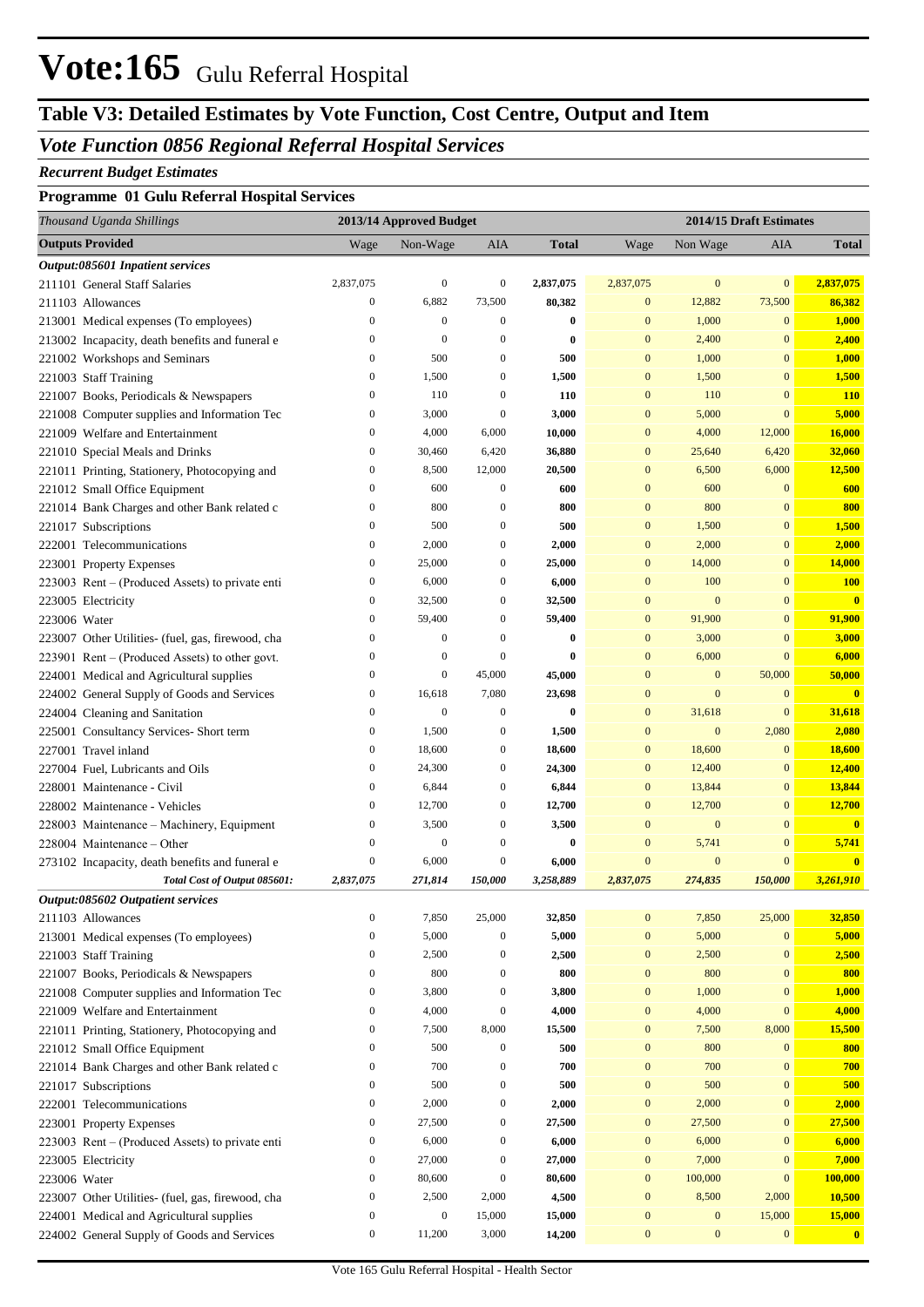## **Table V3: Detailed Estimates by Vote Function, Cost Centre, Output and Item**

## *Vote Function 0856 Regional Referral Hospital Services*

## **Programme 01 Gulu Referral Hospital Services**

| Thousand Uganda Shillings                                          |                  | 2013/14 Approved Budget |                  |              |                       |                  | 2014/15 Draft Estimates |                         |
|--------------------------------------------------------------------|------------------|-------------------------|------------------|--------------|-----------------------|------------------|-------------------------|-------------------------|
| <b>Outputs Provided</b>                                            | Wage             | Non-Wage                | AIA              | <b>Total</b> | Wage                  | Non Wage         | AIA                     | <b>Total</b>            |
| 224004 Cleaning and Sanitation                                     | $\boldsymbol{0}$ | $\mathbf{0}$            | $\mathbf{0}$     | $\bf{0}$     | $\mathbf{0}$          | 11,200           | 3,000                   | 14,200                  |
| 225001 Consultancy Services- Short term                            | $\boldsymbol{0}$ | 1,500                   | $\boldsymbol{0}$ | 1,500        | $\mathbf{0}$          | 1,500            | $\mathbf{0}$            | 1,500                   |
| 227001 Travel inland                                               | $\boldsymbol{0}$ | 16,800                  | 0                | 16,800       | $\mathbf{0}$          | 16,500           | $\mathbf{0}$            | 16,500                  |
| 227002 Travel abroad                                               | $\boldsymbol{0}$ | $\mathbf{0}$            | 0                | $\bf{0}$     | $\mathbf{0}$          | 17,400           | $\mathbf{0}$            | 17,400                  |
| 227004 Fuel, Lubricants and Oils                                   | $\boldsymbol{0}$ | 16,136                  | 0                | 16,136       | $\mathbf{0}$          | 16,136           | $\mathbf{0}$            | 16,136                  |
| 228001 Maintenance - Civil                                         | $\boldsymbol{0}$ | 10,200                  | $\mathbf{0}$     | 10,200       | $\mathbf{0}$          | 13,700           | $\mathbf{0}$            | 13,700                  |
| 228002 Maintenance - Vehicles                                      | $\mathbf{0}$     | 4,792                   | $\boldsymbol{0}$ | 4,792        | $\mathbf{0}$          | 4,792            | $\mathbf{0}$            | 4,792                   |
| 228003 Maintenance - Machinery, Equipment                          | $\boldsymbol{0}$ | 3,500                   | $\boldsymbol{0}$ | 3,500        | $\mathbf{0}$          | $\bf{0}$         | $\mathbf{0}$            | $\mathbf{0}$            |
| Total Cost of Output 085602:                                       | 0                | 242,878                 | 53,000           | 295,878      | $\boldsymbol{\theta}$ | 262,878          | 53,000                  | 315,878                 |
| Output:085603 Medicines and health supplies procured and dispensed |                  |                         |                  |              |                       |                  |                         |                         |
| 211103 Allowances                                                  | $\mathbf{0}$     | 2,550                   | $\boldsymbol{0}$ | 2,550        | $\mathbf{0}$          | 2,550            | $\mathbf{0}$            | 2,550                   |
| 221011 Printing, Stationery, Photocopying and                      | $\boldsymbol{0}$ | 250                     | $\boldsymbol{0}$ | 250          | $\mathbf{0}$          | 250              | $\mathbf{0}$            | 250                     |
| 228001 Maintenance - Civil                                         | $\boldsymbol{0}$ | 5,000                   | $\boldsymbol{0}$ | 5,000        | $\mathbf{0}$          | 5,000            | $\boldsymbol{0}$        | 5,000                   |
| Total Cost of Output 085603:                                       | 0                | 7,800                   | 0                | 7,800        | 0                     | 7,800            | $\boldsymbol{\theta}$   | 7,800                   |
| Output:085604 Diagnostic services                                  |                  |                         |                  |              |                       |                  |                         |                         |
| 211103 Allowances                                                  | $\boldsymbol{0}$ | 1,400                   | $\boldsymbol{0}$ | 1,400        | $\mathbf{0}$          | 11,400           | $\boldsymbol{0}$        | 11,400                  |
| 224004 Cleaning and Sanitation                                     | $\boldsymbol{0}$ | $\mathbf{0}$            | $\boldsymbol{0}$ | $\bf{0}$     | $\mathbf{0}$          | 31,000           | $\mathbf{0}$            | 31,000                  |
| Total Cost of Output 085604:                                       | 0                | 1,400                   | 0                | 1,400        | $\boldsymbol{\theta}$ | 42,400           | $\boldsymbol{\theta}$   | 42,400                  |
| Output:085605 Hospital Management and support services             |                  |                         |                  |              |                       |                  |                         |                         |
| 211103 Allowances                                                  | $\boldsymbol{0}$ | 8,500                   | $\boldsymbol{0}$ | 8,500        | $\mathbf{0}$          | 8,500            | $\boldsymbol{0}$        | 8,500                   |
| 221001 Advertising and Public Relations                            | $\boldsymbol{0}$ | 6,000                   | $\boldsymbol{0}$ | 6,000        | $\mathbf{0}$          | 6,000            | $\mathbf{0}$            | 6,000                   |
| 221002 Workshops and Seminars                                      | $\boldsymbol{0}$ | 2,900                   | $\boldsymbol{0}$ | 2,900        | $\mathbf{0}$          | 2,900            | $\boldsymbol{0}$        | 2,900                   |
| 221003 Staff Training                                              | $\boldsymbol{0}$ | 12,000                  | $\boldsymbol{0}$ | 12,000       | $\mathbf{0}$          | 12,000           | $\mathbf{0}$            | 12,000                  |
| 221007 Books, Periodicals & Newspapers                             | $\boldsymbol{0}$ | 2,150                   | $\boldsymbol{0}$ | 2,150        | $\mathbf{0}$          | 2,150            | $\mathbf{0}$            | 2,150                   |
| 221008 Computer supplies and Information Tec                       | $\boldsymbol{0}$ | 3,598                   | $\boldsymbol{0}$ | 3,598        | $\mathbf{0}$          | 3,596            | $\mathbf{0}$            | 3,596                   |
| 221011 Printing, Stationery, Photocopying and                      | $\boldsymbol{0}$ | 9,500                   | $\boldsymbol{0}$ | 9,500        | $\mathbf{0}$          | 9,500            | $\mathbf{0}$            | 9,500                   |
| 221012 Small Office Equipment                                      | $\boldsymbol{0}$ | 680                     | $\boldsymbol{0}$ | 680          | $\mathbf{0}$          | 680              | $\mathbf{0}$            | 680                     |
| 221014 Bank Charges and other Bank related c                       | $\boldsymbol{0}$ | 3,230                   | $\boldsymbol{0}$ | 3,230        | $\mathbf{0}$          | 3,230            | $\mathbf{0}$            | 3,230                   |
| 221017 Subscriptions                                               | $\boldsymbol{0}$ | 2,540                   | $\boldsymbol{0}$ | 2,540        | $\mathbf{0}$          | 2,540            | $\mathbf{0}$            | 2,540                   |
| 222001 Telecommunications                                          | $\boldsymbol{0}$ | 7,600                   | $\boldsymbol{0}$ | 7,600        | $\mathbf{0}$          | 7,336            | $\mathbf{0}$            | 7,336                   |
| 222002 Postage and Courier                                         | $\boldsymbol{0}$ | $\mathbf{0}$            | $\boldsymbol{0}$ | $\bf{0}$     | $\mathbf{0}$          | 266              | $\mathbf{0}$            | 266                     |
| 223001 Property Expenses                                           | $\boldsymbol{0}$ | 15,000                  | $\boldsymbol{0}$ | 15,000       | $\mathbf{0}$          | 30,000           | $\mathbf{0}$            | 30,000                  |
| 223005 Electricity                                                 | $\mathbf{0}$     | 23,000                  | $\boldsymbol{0}$ | 23,000       | $\mathbf{0}$          | $\boldsymbol{0}$ | $\mathbf{0}$            | $\overline{\mathbf{0}}$ |
| 223006 Water                                                       | $\mathbf{0}$     | 63,900                  | $\boldsymbol{0}$ | 63,900       | $\mathbf{0}$          | 93,400           | $\boldsymbol{0}$        | 93,400                  |
| 223007 Other Utilities- (fuel, gas, firewood, cha                  | $\Omega$         | 2,500                   | $\Omega$         | 2.500        | $\Omega$              | 2,500            | $\boldsymbol{0}$        | 2,500                   |
| 224002 General Supply of Goods and Services                        | $\boldsymbol{0}$ | 20,288                  | $\boldsymbol{0}$ | 20,288       | $\boldsymbol{0}$      | $\boldsymbol{0}$ | $\boldsymbol{0}$        | $\mathbf{0}$            |
| 224004 Cleaning and Sanitation                                     | $\mathbf{0}$     | $\boldsymbol{0}$        | 0                | $\bf{0}$     | $\mathbf{0}$          | 20,288           | $\boldsymbol{0}$        | 20,288                  |
| 225001 Consultancy Services- Short term                            | $\boldsymbol{0}$ | 2,000                   | $\boldsymbol{0}$ | 2,000        | $\bf{0}$              | 2,000            | $\boldsymbol{0}$        | 2,000                   |
| 227001 Travel inland                                               | $\boldsymbol{0}$ | 20,800                  | 0                | 20,800       | $\mathbf{0}$          | 20,800           | $\mathbf{0}$            | 20,800                  |
| 227004 Fuel, Lubricants and Oils                                   | $\mathbf{0}$     | 33,700                  | $\boldsymbol{0}$ | 33,700       | $\mathbf{0}$          | 27,200           | $\mathbf{0}$            | 27,200                  |
| 228001 Maintenance - Civil                                         | $\boldsymbol{0}$ | 7,824                   | 0                | 7,824        | $\mathbf{0}$          | 7,824            | $\mathbf{0}$            | 7,824                   |
| 228002 Maintenance - Vehicles                                      | $\boldsymbol{0}$ | 5,868                   | $\boldsymbol{0}$ | 5,868        | $\bf{0}$              | 5,868            | $\boldsymbol{0}$        | 5,868                   |
| 228003 Maintenance - Machinery, Equipment                          | $\boldsymbol{0}$ | 2,500                   | 0                | 2,500        | $\mathbf{0}$          | $\boldsymbol{0}$ | $\mathbf{0}$            | $\mathbf{0}$            |
| 228004 Maintenance – Other                                         | $\boldsymbol{0}$ | $\boldsymbol{0}$        | $\boldsymbol{0}$ | $\bf{0}$     | $\boldsymbol{0}$      | 2,500            | $\boldsymbol{0}$        | 2,500                   |
| Total Cost of Output 085605:                                       | 0                | 256,078                 | 0                | 256,078      | 0                     | 271,078          | $\pmb{\theta}$          | 271,078                 |
| Output:085606 Prevention and rehabilitation services               |                  |                         |                  |              |                       |                  |                         |                         |
| 211103 Allowances                                                  | $\boldsymbol{0}$ | 700                     | $\boldsymbol{0}$ | 700          | $\boldsymbol{0}$      | 700              | $\boldsymbol{0}$        | 700                     |
| 221002 Workshops and Seminars                                      | $\boldsymbol{0}$ | 500                     | $\boldsymbol{0}$ | 500          | $\boldsymbol{0}$      | 500              | $\mathbf{0}$            | 500                     |
| 221003 Staff Training                                              | $\boldsymbol{0}$ | 500                     | $\boldsymbol{0}$ | 500          | $\bf{0}$              | 500              | $\mathbf{0}$            | 500                     |
| 221011 Printing, Stationery, Photocopying and                      | $\boldsymbol{0}$ | 1,500                   | $\boldsymbol{0}$ | 1,500        | $\mathbf{0}$          | 1,000            | $\bf{0}$                | 1,000                   |
| 222001 Telecommunications                                          | $\boldsymbol{0}$ | 400                     | $\boldsymbol{0}$ | 400          | $\mathbf{0}$          | 400              | $\mathbf{0}$            | 400                     |
| 223001 Property Expenses                                           | $\boldsymbol{0}$ | 8,500                   | $\boldsymbol{0}$ | 8,500        | $\mathbf{0}$          | 5,500            | $\bf{0}$                | 5,500                   |
| 223006 Water                                                       | $\boldsymbol{0}$ | 32,100                  | $\boldsymbol{0}$ | 32,100       | $\boldsymbol{0}$      | 25,600           | $\bf{0}$                | 25,600                  |
| 227001 Travel inland                                               | $\boldsymbol{0}$ | 500                     | $\boldsymbol{0}$ | 500          | $\mathbf{0}$          | 500              | $\boldsymbol{0}$        | 500                     |
| Total Cost of Output 085606:                                       | 0                | 44,700                  | 0                | 44,700       | 0                     | 34,700           | 0                       | 34,700                  |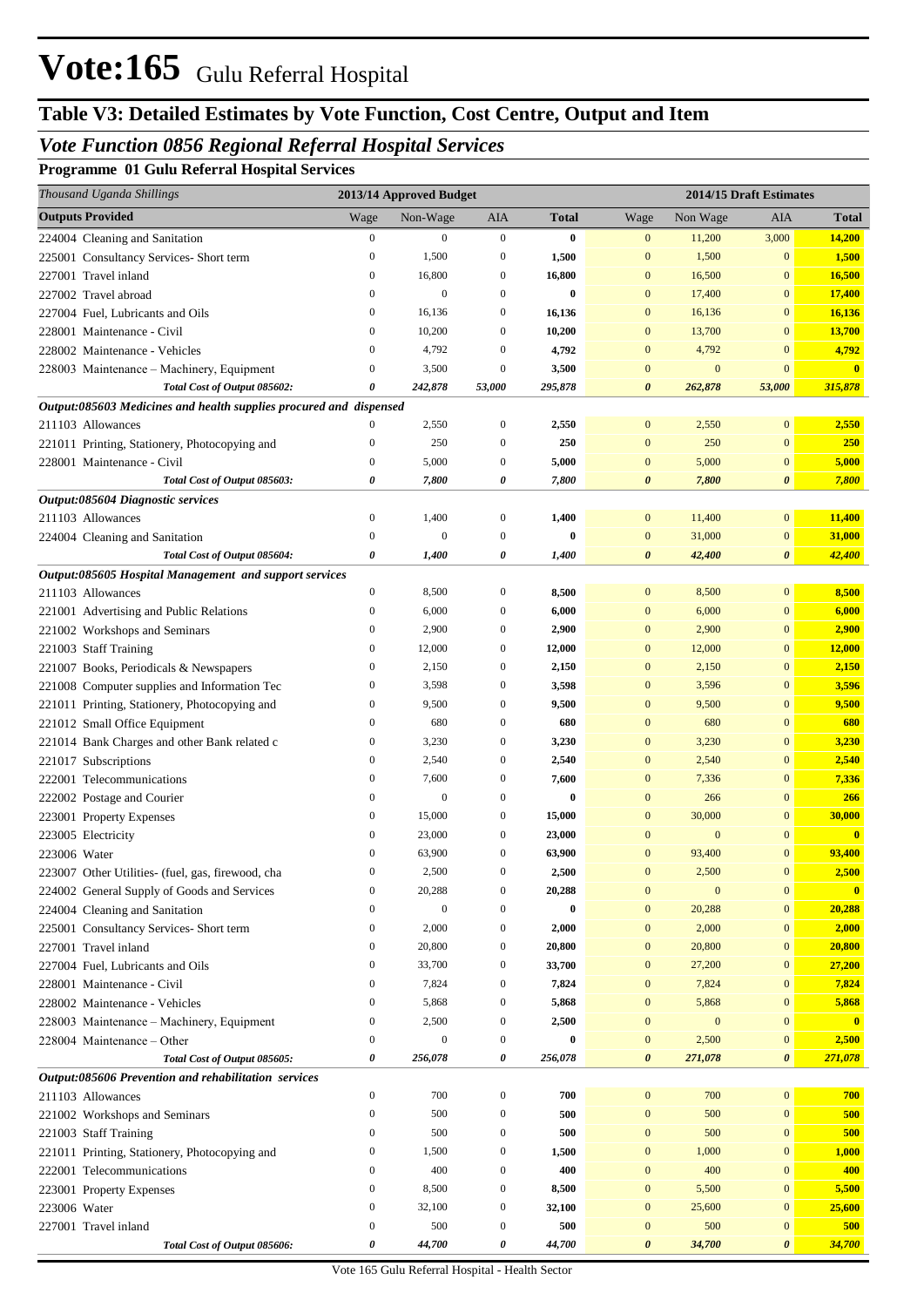## **Table V3: Detailed Estimates by Vote Function, Cost Centre, Output and Item**

## *Vote Function 0856 Regional Referral Hospital Services*

## **Programme 01 Gulu Referral Hospital Services**

|           |                |              |                         | 2014/15 Draft Estimates |          |                |              |  |
|-----------|----------------|--------------|-------------------------|-------------------------|----------|----------------|--------------|--|
| Wage      | Non-Wage       | AIA          | <b>Total</b>            | Wage                    | Non Wage | <b>AIA</b>     | <b>Total</b> |  |
|           |                |              |                         |                         |          |                |              |  |
| 0         | $\overline{0}$ | $\mathbf{0}$ | $\bf{0}$                | $\mathbf{0}$            | 1,500    | $\overline{0}$ | 1,500        |  |
| 0         | $\mathbf{0}$   | $\mathbf{0}$ | 0                       | $\mathbf{0}$            | 500      | $\overline{0}$ | 500          |  |
| 0         | $\mathbf{0}$   | $\Omega$     | 0                       | $\mathbf{0}$            | 3,000    | $\overline{0}$ | 3,000        |  |
| 0         | $\mathbf{0}$   | $\Omega$     | $\mathbf{0}$            | $\mathbf{0}$            | 2,000    | $\overline{0}$ | 2,000        |  |
| 0         | $\mathbf{0}$   | $\mathbf{0}$ | $\bf{0}$                | $\mathbf{0}$            | 3,000    | $\overline{0}$ | 3,000        |  |
| 0         | 0              |              | 0                       | $\boldsymbol{\theta}$   | 10,000   | $\theta$       | 10,000       |  |
| 2,837,075 | 824,670        | 203,000      | 3,864,745               | 2,837,075               | 903,691  | 203,000        | 3,943,766    |  |
| Wage      | Non-Wage       | AIA          | <b>Total</b>            | Wage                    | Non Wage | <b>AIA</b>     | <b>Total</b> |  |
|           |                |              |                         |                         |          |                |              |  |
| 0         | $\bf{0}$       | $\mathbf{0}$ | $\bf{0}$                | $\mathbf{0}$            | 72,686   | $\overline{0}$ | 72,686       |  |
| 0         | 0              |              | 0                       | $\boldsymbol{\theta}$   | 72,686   | $\theta$       | 72,686       |  |
| 0         | $\bf{0}$       |              | 0                       | $\bf{0}$                | 72,686   | $\mathbf{0}$   | 72,686       |  |
| 2,837,075 | 824,670        | 203,000      | 3,864,745               | 2,837,075               | 976,377  | 203,000        | 4,016,452    |  |
| 2,837,075 | 824,670        | $\theta$     | 3,661,745               | 2,837,075               | 903,691  | $\theta$       | 3,740,766    |  |
|           |                |              | 2013/14 Approved Budget |                         |          |                |              |  |

## **Programme 02 Gulu Referral Hospital Internal Audit**

| Thousand Uganda Shillings                              | 2013/14 Approved Budget |              |              |              | 2014/15 Draft Estimates |              |                       |              |  |
|--------------------------------------------------------|-------------------------|--------------|--------------|--------------|-------------------------|--------------|-----------------------|--------------|--|
| <b>Outputs Provided</b>                                | Wage                    | Non-Wage     | <b>AIA</b>   | <b>Total</b> | Wage                    | Non Wage     | <b>AIA</b>            | <b>Total</b> |  |
| Output:085605 Hospital Management and support services |                         |              |              |              |                         |              |                       |              |  |
| 211101 General Staff Salaries                          | 7,000                   | $\mathbf{0}$ | $\mathbf{0}$ | 7,000        | 7,000                   | $\mathbf{0}$ | $\overline{0}$        | 7,000        |  |
| 211103 Allowances                                      | 0                       | 3,000        | $\mathbf{0}$ | 3,000        | $\overline{0}$          | 5,000        | $\overline{0}$        | 5,000        |  |
| 221002 Workshops and Seminars                          | $\Omega$                | 1,800        | $\mathbf{0}$ | 1,800        | $\overline{0}$          | 1,500        | $\overline{0}$        | 1,500        |  |
| 221003 Staff Training                                  | $_{0}$                  | 1,500        | $\mathbf{0}$ | 1,500        | $\overline{0}$          | $\mathbf{0}$ | $\overline{0}$        | $\mathbf{0}$ |  |
| 221007 Books, Periodicals & Newspapers                 | $\Omega$                | 500          | $\Omega$     | 500          | $\mathbf{0}$            | $\mathbf{0}$ | $\overline{0}$        | $\mathbf{0}$ |  |
| 221011 Printing, Stationery, Photocopying and          | 0                       | 500          | $\mathbf{0}$ | 500          | $\overline{0}$          | 1,000        | $\overline{0}$        | 1,000        |  |
| 222001 Telecommunications                              | $\Omega$                | 400          | $\Omega$     | 400          | $\overline{0}$          | 200          | $\overline{0}$        | <b>200</b>   |  |
| 227001 Travel inland                                   | 0                       | 2,400        | $\mathbf{0}$ | 2,400        | $\overline{0}$          | 3,300        | $\overline{0}$        | 3,300        |  |
| 227004 Fuel. Lubricants and Oils                       | $\Omega$                | 500          | $\Omega$     | 500          | $\Omega$                | $\Omega$     | $\overline{0}$        | $\mathbf{0}$ |  |
| Total Cost of Output 085605:                           | 7,000                   | 10,600       | 0            | 17,600       | 7,000                   | 11,000       | $\boldsymbol{\theta}$ | 18,000       |  |
| <b>Total Cost of Outputs Provided</b>                  | 7,000                   | 10,600       | $\bf{0}$     | 17,600       | 7,000                   | 11,000       | $\bf{0}$              | 18,000       |  |
| <b>Total Programme 02</b>                              | 7,000                   | 10,600       | $\bf{0}$     | 17,600       | 7,000                   | 11,000       | $\bf{0}$              | 18,000       |  |
| Total Excluding Arrears and AIA                        | 7,000                   | 10,600       | 0            | 17,600       | 7,000                   | 11,000       | $\theta$              | 18,000       |  |

#### **Programme 03 Gulu Regional Maintenance**

| Thousand Uganda Shillings                              |              | 2013/14 Approved Budget |                |              | 2014/15 Draft Estimates |          |                       |              |  |
|--------------------------------------------------------|--------------|-------------------------|----------------|--------------|-------------------------|----------|-----------------------|--------------|--|
| <b>Outputs Provided</b>                                | Wage         | Non-Wage                | <b>AIA</b>     | <b>Total</b> | Wage                    | Non Wage | <b>AIA</b>            | <b>Total</b> |  |
| Output:085605 Hospital Management and support services |              |                         |                |              |                         |          |                       |              |  |
| 221002 Workshops and Seminars                          | $\mathbf{0}$ | 10.000                  | $\overline{0}$ | 10,000       | $\overline{0}$          | 10,000   | $\overline{0}$        | 10.000       |  |
| 221003 Staff Training                                  | $\mathbf{0}$ | 7,500                   | $\mathbf{0}$   | 7,500        | $\overline{0}$          | 4,500    | $\mathbf{0}$          | 4,500        |  |
| 221011 Printing, Stationery, Photocopying and          | $\mathbf{0}$ | 1,500                   | $\overline{0}$ | 1,500        | $\overline{0}$          | 7,500    | $\mathbf{0}$          | 7,500        |  |
| 221014 Bank Charges and other Bank related c           | $\Omega$     | 500                     | $\Omega$       | 500          | $\Omega$                | 1,500    | $\Omega$              | 1,500        |  |
| 222001 Telecommunications                              | $\mathbf{0}$ | 400                     | $\mathbf{0}$   | 400          | $\overline{0}$          | 500      | $\mathbf{0}$          | 500          |  |
| 223001 Property Expenses                               | $\mathbf{0}$ | 2,000                   | $\mathbf{0}$   | 2,000        | $\overline{0}$          | 15,000   | $\mathbf{0}$          | 15,000       |  |
| 223005 Electricity                                     | 0            | 7,500                   | $\overline{0}$ | 7,500        | $\overline{0}$          | 10,000   | $\mathbf{0}$          | 10,000       |  |
| 223006 Water                                           | $\mathbf{0}$ | 5,000                   | $\overline{0}$ | 5,000        | $\overline{0}$          | 7,500    | $\mathbf{0}$          | 7,500        |  |
| 227001 Travel inland                                   | $\mathbf{0}$ | 10,700                  | $\overline{0}$ | 10,700       | $\overline{0}$          | 10,700   | $\mathbf{0}$          | 10,700       |  |
| 227004 Fuel, Lubricants and Oils                       | $\Omega$     | 8,500                   | $\Omega$       | 8,500        | $\Omega$                | 8,500    | $\mathbf{0}$          | 8,500        |  |
| 228001 Maintenance - Civil                             | $\mathbf{0}$ | 1,000                   | $\overline{0}$ | 1,000        | $\overline{0}$          | 21,290   | $\mathbf{0}$          | 21,290       |  |
| 228002 Maintenance - Vehicles                          | $\mathbf{0}$ | 7,500                   | $\overline{0}$ | 7,500        | $\overline{0}$          | 15,000   | $\Omega$              | 15,000       |  |
| 228003 Maintenance – Machinery, Equipment              | $\mathbf{0}$ | 32,994                  | $\overline{0}$ | 32,994       | $\overline{0}$          | 55,790   | $\mathbf{0}$          | 55,790       |  |
| Total Cost of Output 085605:                           | 0            | 95,094                  | 0              | 95,094       | $\boldsymbol{\theta}$   | 167,779  | $\boldsymbol{\theta}$ | 167,779      |  |
| <b>Total Cost of Outputs Provided</b>                  | 0            | 95,094                  | $\bf{0}$       | 95,094       | $\bf{0}$                | 167,779  | $\bf{0}$              | 167,779      |  |
| <b>Total Programme 03</b>                              | 0            | 95.094                  | $\bf{0}$       | 95,094       | $\mathbf{0}$            | 167,779  | $\bf{0}$              | 167,779      |  |
| Total Excluding Arrears and AIA                        | 0            | 95,094                  | 0              | 95,094       | $\theta$                | 167,779  | $\theta$              | 167,779      |  |